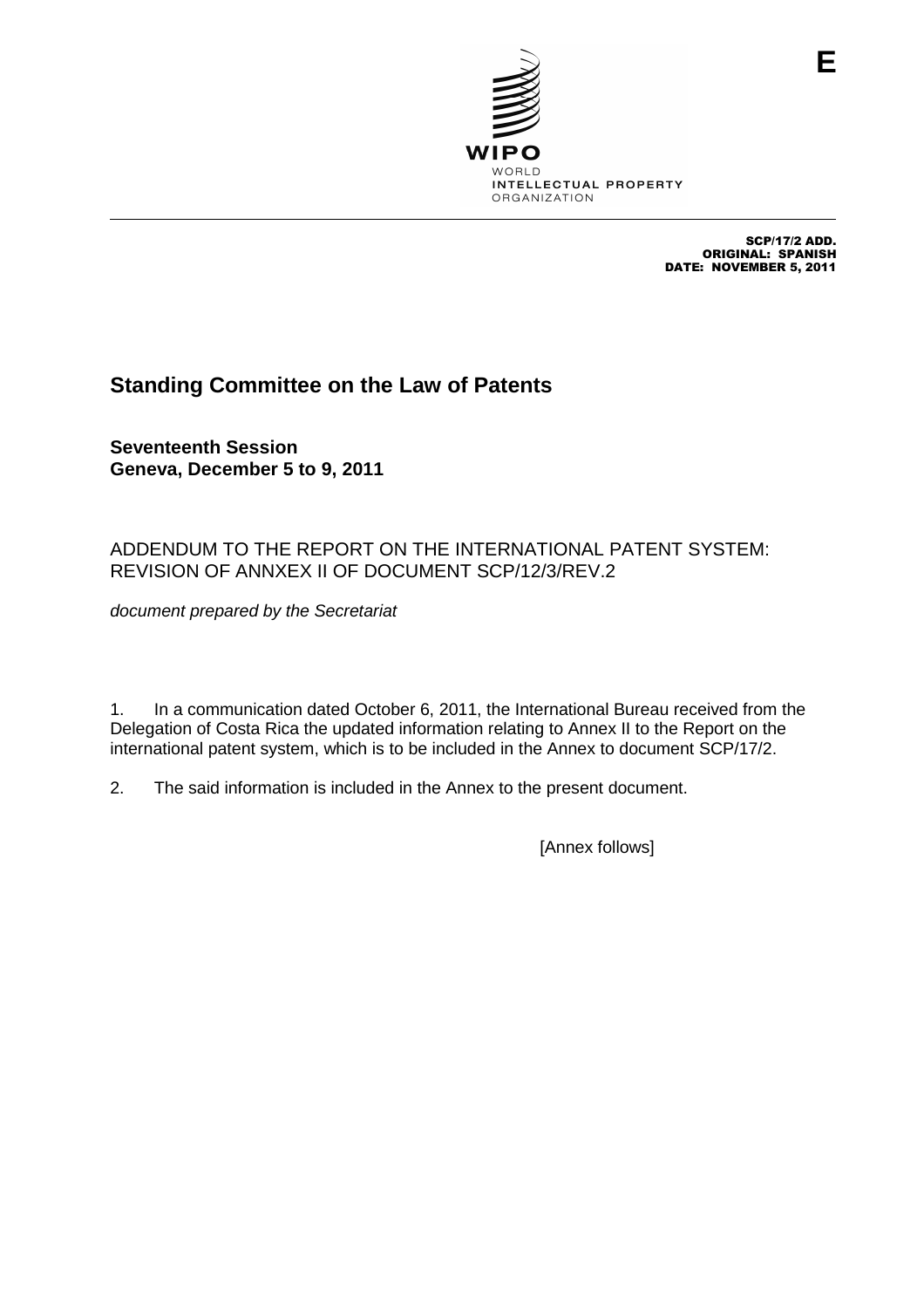#### CERTAIN ASPECTS OF NATIONAL/REGIONAL PATENT LAWS

Update in accordance with recent reforms

### (4) Grace period

| <b>Country</b> | <b>Grace period</b>                                                                                                                                                                                                                                                                                                                                                                                                                                                                                                                                                                                                                                                                                                                                                           |
|----------------|-------------------------------------------------------------------------------------------------------------------------------------------------------------------------------------------------------------------------------------------------------------------------------------------------------------------------------------------------------------------------------------------------------------------------------------------------------------------------------------------------------------------------------------------------------------------------------------------------------------------------------------------------------------------------------------------------------------------------------------------------------------------------------|
| Costa Rica     | The state of the art does not include disclosure of an invention within one year before the filing date (priority date) resulting from:<br>1. acts done directly or indirectly by the inventor or his successor in title; or<br>2. non-performance of a contract or illicit acts against any of them;<br>The disclosure resulting from a publication made by an industrial property Office in the process of granting a patent shall be<br>included in the state of the art, except for the case of a patent applicant, or when the application in question has been filed by a<br>person who did not have the right to obtain the patent or when the publication has been made unlawfully (Reformed by Law<br>No. 8632 of March 28, 2008. Gazette No. 80 of April 25, 2008). |